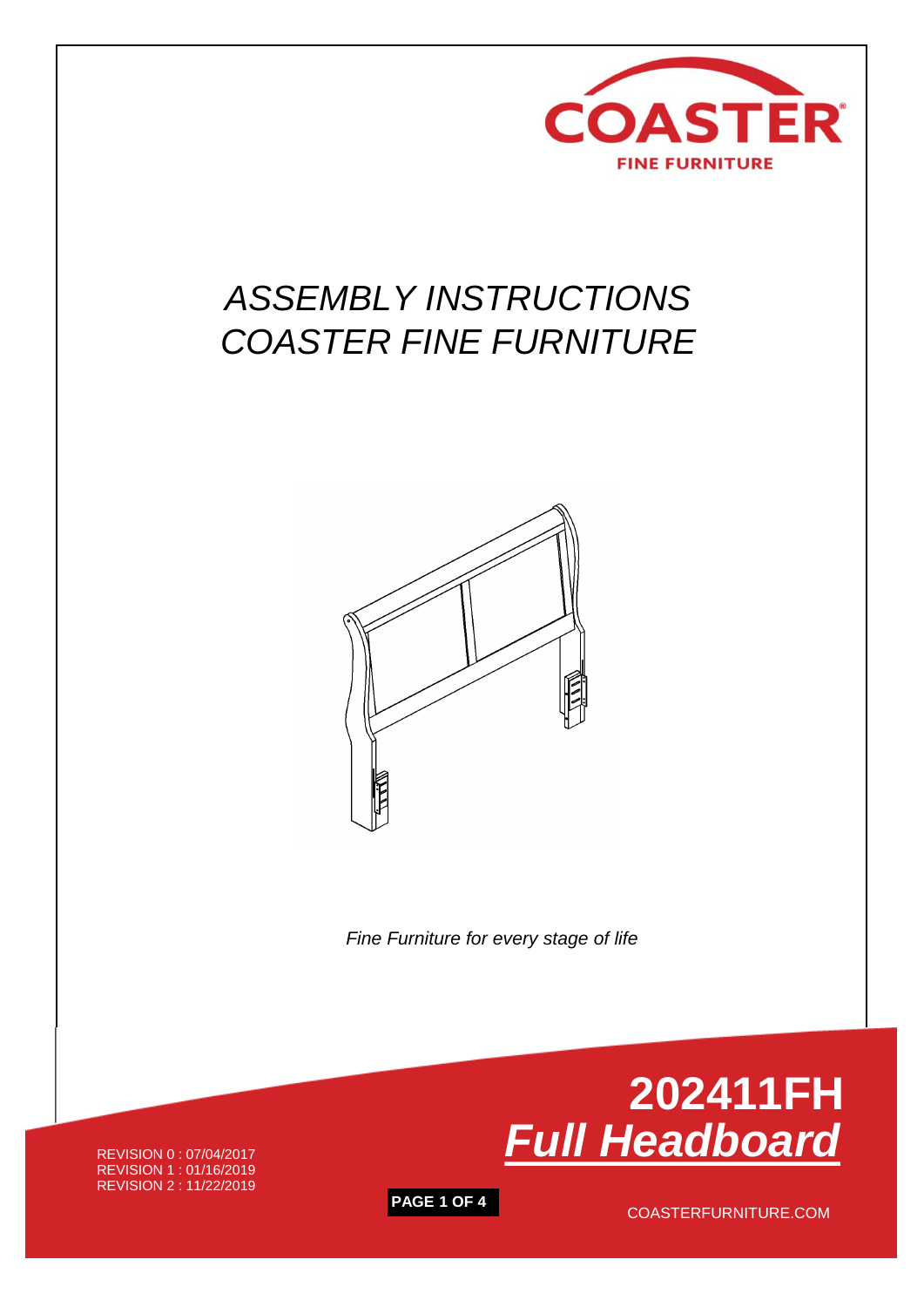## **ASSEMBLY INSTRUCTIONS** ITEM:**202411FH**



### **ASSEMBLY TIPS:**

1. Remove hardware from box and sort by size.

**WARNING!**

- 2. Please check to see that all hardware and parts are present prior to start of assembly.
- 3. Please follow attached instructions in the same sequence as numbered to assure fast & easy assembly.

1. Don't attempt to repair or modify parts that are broken or defective. Please contact the store immediately.

2. This product is for home use only and not intended for commercial establishments.

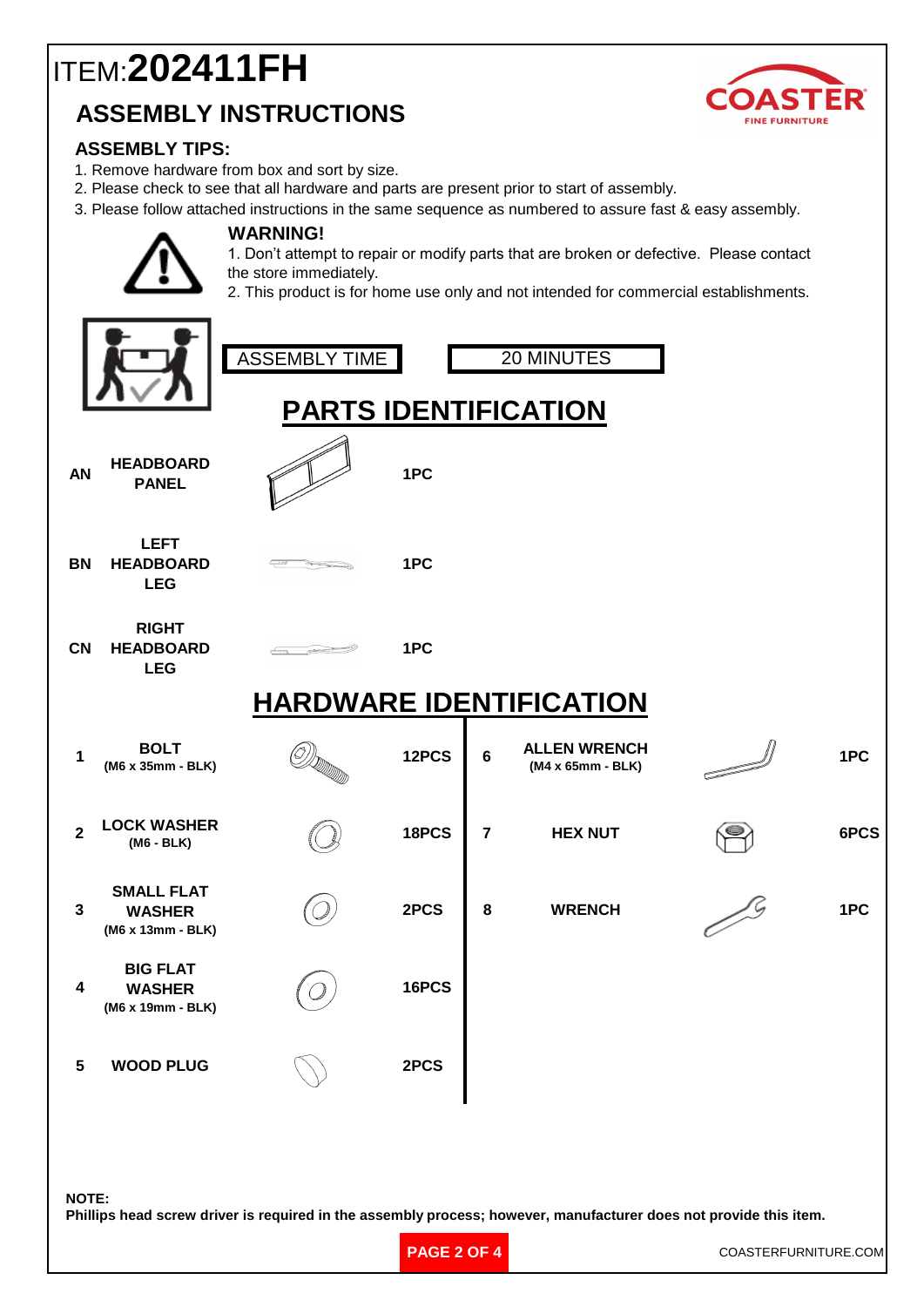# ITEM:**202411FH**

### **ASSEMBLY INSTRUCTIONS**



**STEP 1**



**STEP 2**

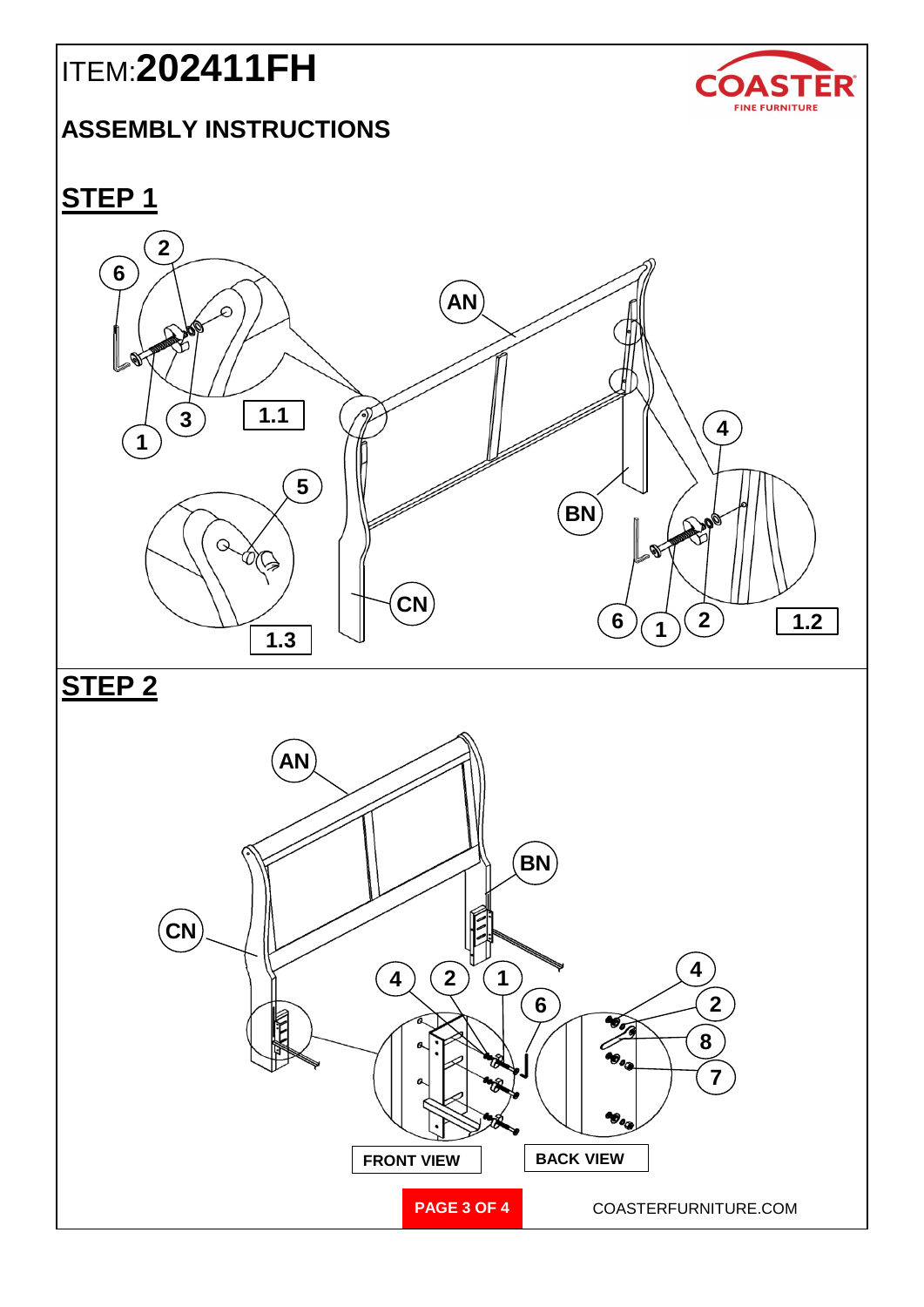## ITEM:**202411FH**

**ASSEMBLY INSTRUCTIONS**

**STEP 3 COMPLETE**